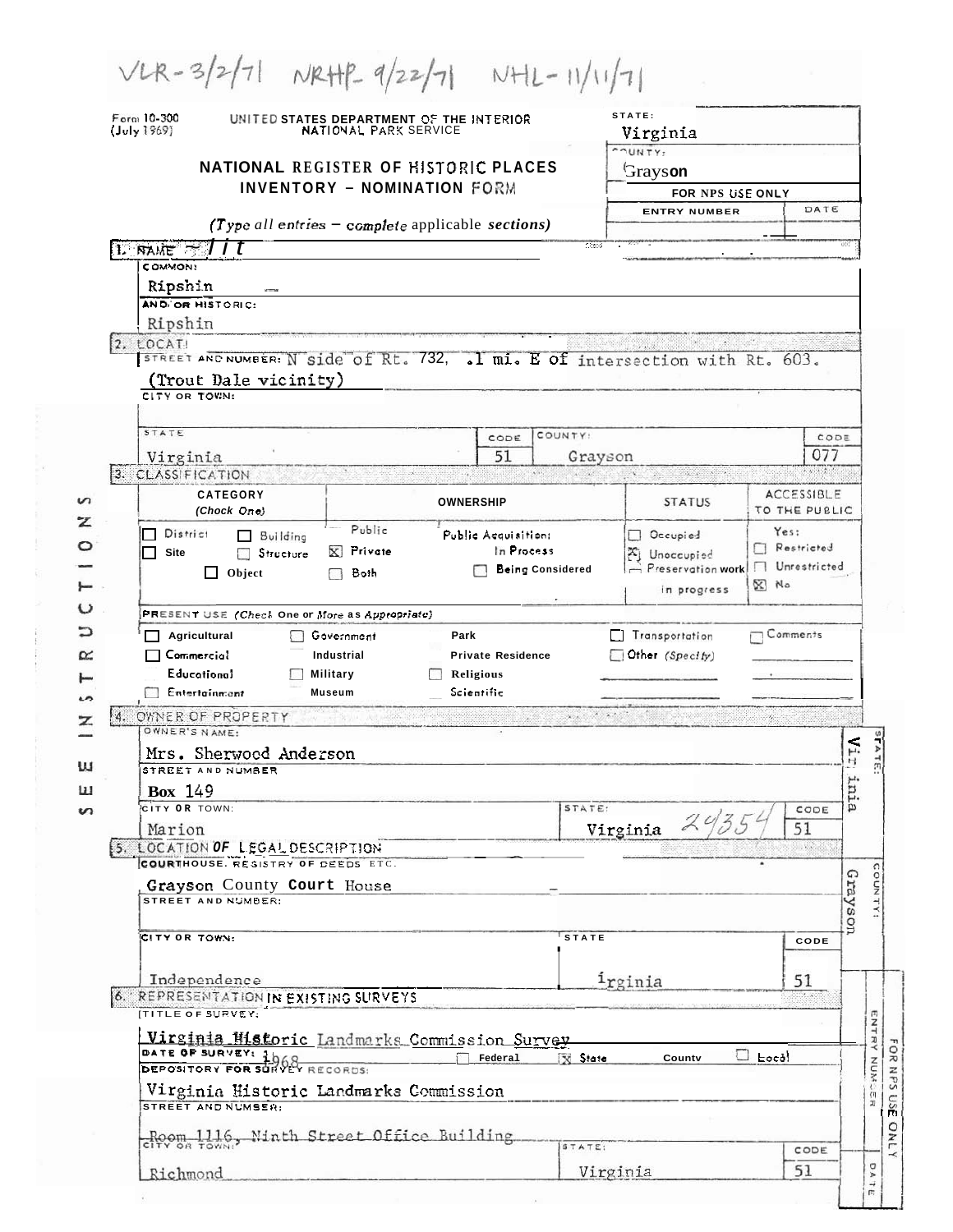# THEME: LITERATURE, DRAMA, MUSIC;

|             | Form 10-300                                                         | UNITED STATES DEPARTMENT OF THE INTERIOR              |                         |                     |                                    | STATE:                    |                  |                   |                                     |
|-------------|---------------------------------------------------------------------|-------------------------------------------------------|-------------------------|---------------------|------------------------------------|---------------------------|------------------|-------------------|-------------------------------------|
| (Dec. 1968) | NATIONAL PARK SERVICE                                               |                                                       | Virginia                |                     |                                    |                           |                  |                   |                                     |
|             | NATIONAL REGISTER OF HISTORIC PLACES                                |                                                       |                         |                     |                                    | COUNTY:                   |                  |                   |                                     |
|             |                                                                     |                                                       |                         |                     |                                    | <u>Gravson</u>            |                  |                   |                                     |
|             |                                                                     | INVENTORY - NOMINATION FORM                           |                         |                     |                                    |                           | FOR NPS USE ONLY |                   |                                     |
|             |                                                                     |                                                       |                         |                     |                                    | ENTRY NUMBER              |                  | DATE              |                                     |
|             |                                                                     | $(Type$ all entries $-$ complete applicable sections) |                         |                     |                                    |                           |                  |                   |                                     |
| 1. NAME     |                                                                     |                                                       |                         |                     | ومنافش والمستقلب المستنقد فالمراقب | पुरुषका पा                |                  |                   |                                     |
|             | COMMON:                                                             |                                                       |                         |                     |                                    |                           |                  |                   |                                     |
|             | Ripshin Farm                                                        |                                                       |                         |                     |                                    |                           |                  |                   |                                     |
|             | AND/OR HISTORIC:                                                    |                                                       |                         |                     |                                    |                           |                  |                   |                                     |
|             | Sherwood Anderson Farm                                              |                                                       |                         |                     |                                    |                           |                  |                   |                                     |
|             | 2. LOCATION 2018                                                    |                                                       |                         |                     | з.                                 |                           |                  |                   |                                     |
|             | STREET AND NUMBER:                                                  |                                                       |                         |                     |                                    |                           |                  |                   |                                     |
|             | 1 mile northeast of junction of Routes 603 and 732                  |                                                       |                         |                     |                                    |                           |                  |                   |                                     |
|             | CITY OR TOWN:                                                       |                                                       |                         |                     |                                    |                           |                  |                   |                                     |
|             | <u>Trout Dale Vicinity</u>                                          |                                                       |                         |                     |                                    |                           |                  |                   |                                     |
|             | <b>STATE</b>                                                        |                                                       |                         | CODE                | COUNTY:                            |                           |                  | CODE              |                                     |
|             | <u>Virginia</u>                                                     |                                                       |                         | 51                  | Grayson                            |                           |                  | 077               |                                     |
|             | 3. CLASSIFICATION                                                   |                                                       |                         |                     |                                    | ny.                       |                  |                   |                                     |
|             | CATEGORY                                                            |                                                       | OWNERSHIP               |                     |                                    | <b>STATUS</b>             |                  | <b>ACCESSIBLE</b> |                                     |
|             | (Check One)                                                         |                                                       |                         |                     |                                    |                           |                  | TO THE PUBLIC     |                                     |
|             | District<br><b>Building</b><br>ſΧΙ<br>LТ                            | Public<br>$\Box$                                      |                         | Public Acquisition: |                                    | X.<br>Occupied            | Yes:             |                   |                                     |
| Site        | Structure<br>┌┐<br>П                                                | Private<br><b>x</b>                                   |                         | In Process          | LI                                 | Unoccupied                |                  | Restricted        |                                     |
|             | Object                                                              | Both<br>П                                             |                         | Being Considered    | $\Box$                             | Preservation work         |                  | Unrestricted      |                                     |
|             |                                                                     |                                                       |                         |                     |                                    | in progress               | İN o:            |                   | $\mathbf{R}$                        |
|             | PRESENT USE (Check One or More as Appropriate)                      |                                                       |                         |                     |                                    |                           |                  |                   |                                     |
|             |                                                                     |                                                       |                         |                     |                                    |                           |                  |                   |                                     |
|             | Agricultural<br>Government<br>Industrial                            | Park<br>$\vert \ \ \vert$                             |                         |                     | $\perp$                            | Transportation<br>$\perp$ | Comments         |                   | ГТ                                  |
|             | Commercial<br>П<br>Educational<br>Military                          | ¥                                                     |                         | Private Residence   | $\Box$                             | Other (Specify)           |                  |                   |                                     |
|             | Museum<br>Entertainment<br>$\Box$                                   | П<br>П                                                | Religious<br>Scientific |                     | U                                  |                           |                  |                   |                                     |
|             |                                                                     |                                                       |                         |                     | П                                  |                           |                  |                   |                                     |
|             | 4. OWNER OF PROPERTY<br>OWNERS NAME:                                |                                                       |                         |                     |                                    | . a 193                   |                  |                   |                                     |
|             |                                                                     |                                                       |                         |                     |                                    |                           |                  |                   |                                     |
|             | Mrs. Sherwood Anderson<br>STREET AND NUMBER:                        |                                                       |                         |                     |                                    |                           |                  |                   |                                     |
|             |                                                                     |                                                       |                         |                     |                                    |                           |                  |                   |                                     |
|             | "Rosemont" - 231 West Main Street<br>CITY OR TOWN:                  |                                                       |                         |                     | STATE:                             |                           |                  | CODE              |                                     |
|             |                                                                     |                                                       |                         |                     |                                    |                           |                  |                   |                                     |
|             | Marion<br>5. LOCATION OF LEGAL DESCRIPTION                          |                                                       |                         |                     |                                    |                           |                  | 277               |                                     |
|             |                                                                     |                                                       |                         |                     | <u>Virginia</u>                    |                           |                  |                   |                                     |
|             | COURTHOUSE, REGISTRY OF DEEDS, ETC:                                 |                                                       |                         |                     |                                    |                           |                  |                   |                                     |
|             |                                                                     |                                                       |                         |                     |                                    |                           |                  |                   |                                     |
|             | County Registrar's Office<br>STREET AND NUMBER:                     |                                                       |                         |                     |                                    |                           |                  |                   |                                     |
|             |                                                                     |                                                       |                         |                     |                                    |                           |                  |                   |                                     |
|             | Grayson County Courthouse                                           |                                                       |                         |                     | STATE                              |                           |                  | CODE              |                                     |
|             |                                                                     |                                                       |                         |                     |                                    |                           |                  |                   |                                     |
|             | Independence                                                        |                                                       |                         |                     | <u>Virginia</u>                    |                           |                  | 51                |                                     |
|             | APPROXIMATE ACREAGE OF NOMINATED PROPERTY: $140$                    |                                                       |                         |                     |                                    |                           |                  | Ъż                |                                     |
|             | <b>6. REPRESENTATION IN EXISTING SURVEYS</b><br>TITLE OF SURVEY:    |                                                       |                         |                     |                                    |                           |                  |                   |                                     |
|             |                                                                     |                                                       |                         |                     |                                    |                           |                  |                   |                                     |
|             | Virginia Landmarks Register                                         |                                                       |                         | $Federal$ $\Box$    |                                    | County $\Box$             | Locol<br>П       |                   |                                     |
|             | DATE OF SURVEY: 1971<br>DEPOSITORY FOR SURVEY RECORDS:              |                                                       |                         |                     | State V                            |                           |                  |                   |                                     |
|             | <u>Virginia Historic Landmarks Commission</u><br>STREET AND NUMBER: |                                                       |                         |                     |                                    |                           |                  |                   |                                     |
|             | Ninth Street State Office Building                                  |                                                       |                         |                     |                                    |                           |                  |                   |                                     |
|             | CITY OR TOWN:                                                       |                                                       |                         |                     | STATE:                             |                           |                  | CODE<br>p. 77     | ENTRY<br>awnn<br>W<br>$\pi$<br>DATE |

- 3

 $\sqrt{ }$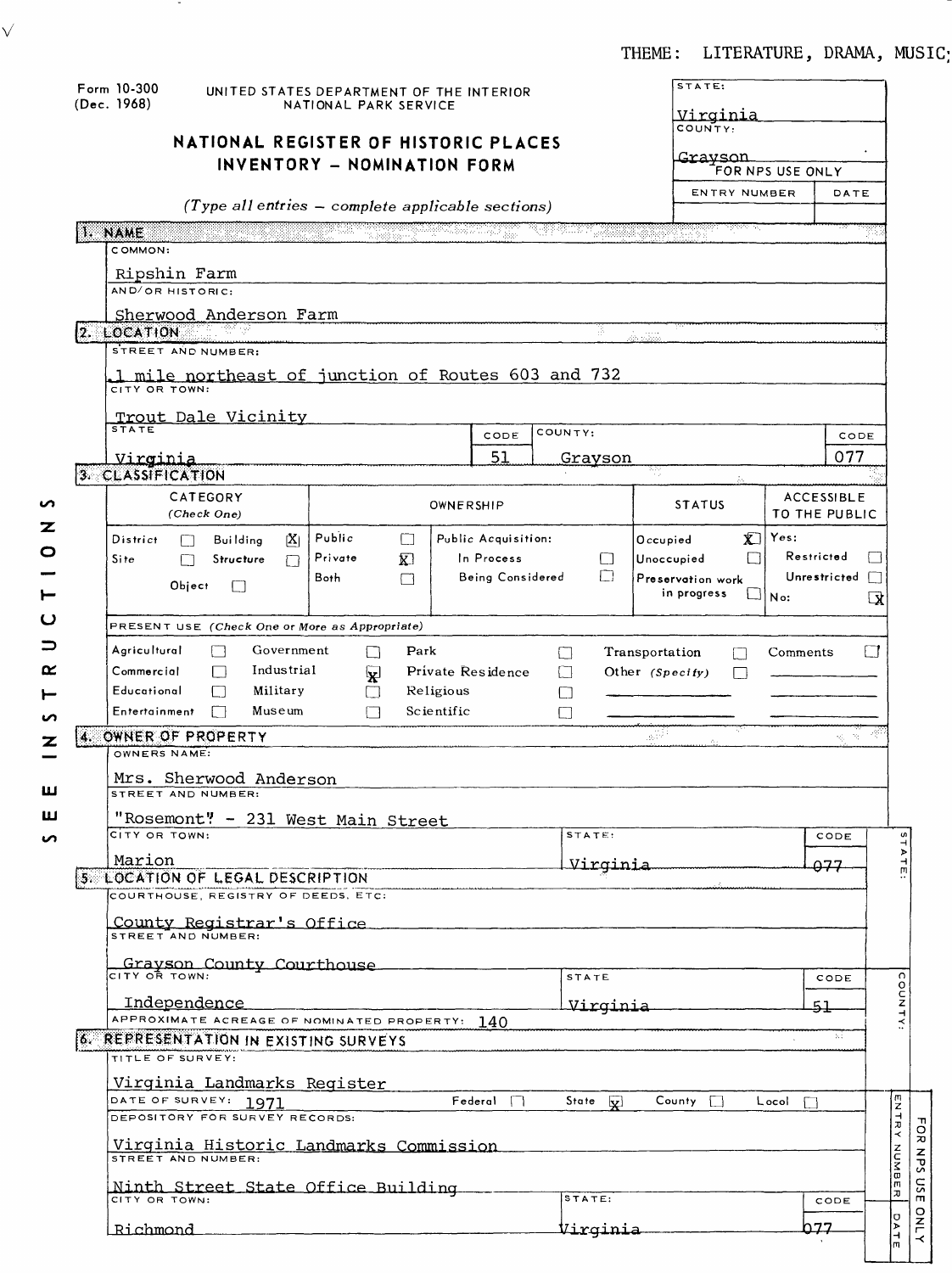| $\mathbb{Z}$ | DESCRIPTION      |           |      |             |      |              |             | ल्हा  | 1000<br>Os As      |
|--------------|------------------|-----------|------|-------------|------|--------------|-------------|-------|--------------------|
|              | <b>CONDITION</b> |           |      |             |      |              | (Check One) |       |                    |
|              |                  | Excellent | Good | Fair<br>ΔŁ. |      | Deteriorated |             | Ruins | Unexposed          |
|              |                  |           |      | (Check One) |      |              |             |       | (Check One)        |
|              | INTEGRITY        | Altered   |      | Unaltered   | احدا |              |             | Moved | Original Site<br>R |

i? DESCRIBE THE PRESENT AND ORIGINAL (If **known)** PHYSICAL APPEARANCE

Ripshin Farm is a tract of approximately seventy-six acres situated alone Ripshin and Laurel Creeks among the hills of Southwest Virginia. The acreage includes the residence of Sherwood Anderson, two guest cottages, and a log iabin in which Anderson did much of his writing.

A short gravel drive leads to the rear of the house from State Route 732, across a narrow wooden bridge spanning Laurel Creek. The bridge rests upon stone piers banked with mountain laurel. The house itself conveys the flavor of the southern Appalachians and was designed by William Spratling, an architect whom Anderson had known when he lived in New Orleans. It is a story-and-a-half fieldstone structure, with two projecting asymmetrical log wings embracing a glassed-in back porch which serves as a summer dining room. The front of the house, seven bays in length, faces eastward onto a croquet Lawn scooped partially from a hillside and enclosed by a low stone wall.

Inside, a large living room oriented around a stone fireplace occupies the center portion of the house, with glass doors at the rear of the room Leading onto the back porch. The living room is flanked on the north by the kitchen, and by the master bedroom on the south. The bedroom extends into the log wing which, besides containing a bath and dressing room, forms a sleeping alcove, being separated from the larger chamber by a broad stone archway. This arch was built by mountain craftsmen according to Anderson's specifications.

A stairway containing balusters from the old St. Louis Hotel in New )rleans is located in the northeast corner of the living room.\* Upstairs there are three low-ceilinged bedrooms, two of which open onto small iron balconies.

Since Anderson's death in 1941, the house has remained virtually inchanged. The author's library, numerous autographed pictures from friends, and antique furniture acquired during Anderson's residence in New Orleans >r from the mountains around Ripshin Farm have been preserved. Even the furniture arrangement itself is for the most part undisturbed.

The small, rustic guest cottages stand west of the house, and the cabin used by Anderson as a writing retreat about two hundred yards farther away, at the edge of Laurel Creek. Originally it stood on the crest of the hill which rises behind it, but the structure was later moved by Anderson to this secluded spot. Although the cabin is unused today, built-in writing desks it either side of the front door remain, along with a wooden couch built by Anderson and facing the broad fireplace.

Mrs. Eleanor Copenhaver Anderson, the author's widow, now uses Ripshin Farm as a summer home.

\*The lighter balusters from the hotel are interspaced with darker reproductions, locally-made.

**in**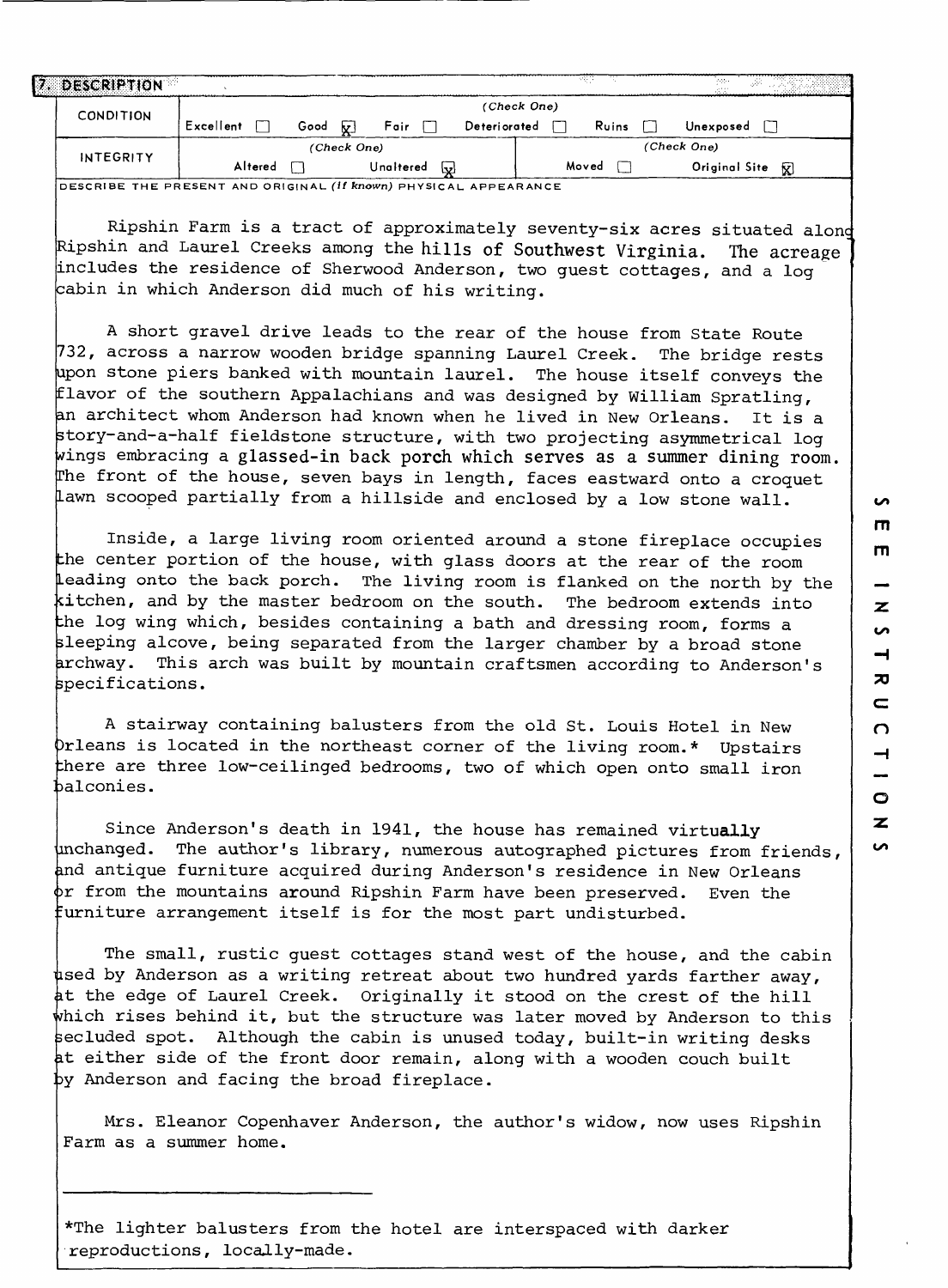| PERIOD (Check One or More as Appropriate)                |              |                     |        |                       |                               |  |
|----------------------------------------------------------|--------------|---------------------|--------|-----------------------|-------------------------------|--|
| Pre-Columbian                                            |              | 16th Century        | $\Box$ | 18th Century $\Box$   | $20th$ Century $\overline{K}$ |  |
| 15th Century                                             |              | 17th Century $\Box$ |        | 19th Century $\Box$   |                               |  |
| SPECIFIC DATE(S) (If Applicable and Known) 1926-1941     |              |                     |        |                       |                               |  |
| AREAS OF SIGNIFICANCE (Check One or More as Appropriate) |              |                     |        |                       |                               |  |
| Abor iginal                                              |              | Education           |        | Political             | Urban Planning                |  |
| Prehistoric                                              | $\mathbf{1}$ | Engineering         | I.     | Religion/Phi-         | Other (Specify)               |  |
| Historic                                                 | г            | Industry            |        | losophy               |                               |  |
| Agriculture                                              |              | Invention           |        | Science               |                               |  |
| Art                                                      |              | Landscape           |        | Sculpture             |                               |  |
| Commerce                                                 |              | Architecture        |        | Social/Human-         |                               |  |
| Communications                                           |              | Literature          | 덪      | itarian               |                               |  |
| Conservation                                             |              | Military            |        | Theater               |                               |  |
|                                                          |              | Music               |        | <b>Transportation</b> |                               |  |

STATEMENT OF SIGNIFICANCE (Include **Personages, Dates,** Ev-mts, Etc.)

Sherwood Anderson is generally credited with reintroducing subjectivity into American literature through his frankly self-revealing works. By so doing, he set a powerful example for the novelists and short story writers of the next decades--Stephen Vincent Benet, William Faulkner, Katherine Ann Porter, Eudora Welty--in evolving a free form of writing where plot is subordinated to theme and form springs from the situation. Faulkner has termed Anderson "the father" of his generation of American writers.1

After a vacation to the Southwest Virginia mountains in the summer of 1925, Sherwood Anderson decided to make the area his permanent home. At the end of the year he returned and purchase an isolated farm on Ripshin Creek near Marion. He lived in a small cabin on the place before moving into his newly-completed house in 1927, and except for extended lecture tours, he spent the rest of his life here. All of his later works were produced at Ripshin, including Hello Towns! (1929), Beyond Desire (1932), Death in the Woods (1933), Puzzled America (1935), and Home Town (1940). A published  $(1935)$ , and Home Town (1940). A published memoir, I Build A House, enthusiastically describes the construction of Ripshin Farm. Today Anderson lies buried on a hillside above the town of Marion.

### Biography

Sherwood Anderson was born in Camden, Ohio on September 13, 1876, the fourth of seven children, and the son of an unsuccessful sign-painter and harness-maker. During the author's youth, his family moved frequently as their fortunes floundered and declined. A sporadic schooling was interrupted by periods when young Anderson worked at odd jobs and began to know the laborers, Negroes, and hangers-on at livery stables which would later populate his short stories and novel. The emotional problems of a turbulent childhood also formed the substance of his highly impressionistic autobiographical works and perhaps explain why Anderson was among the earliest American writers to respond to the new Freudian psychology, convinced as he was that much of human behavior is a reaction to subconscious realities and to experiences hidden in the forgotten past of the individual.2

At his mother's death in 1896, the family fell apart. After a stint as a soldier in Cuba during the Spanish-American War, followed by one more year of formal education at Wittenberg Academy in Springfield, Ohio,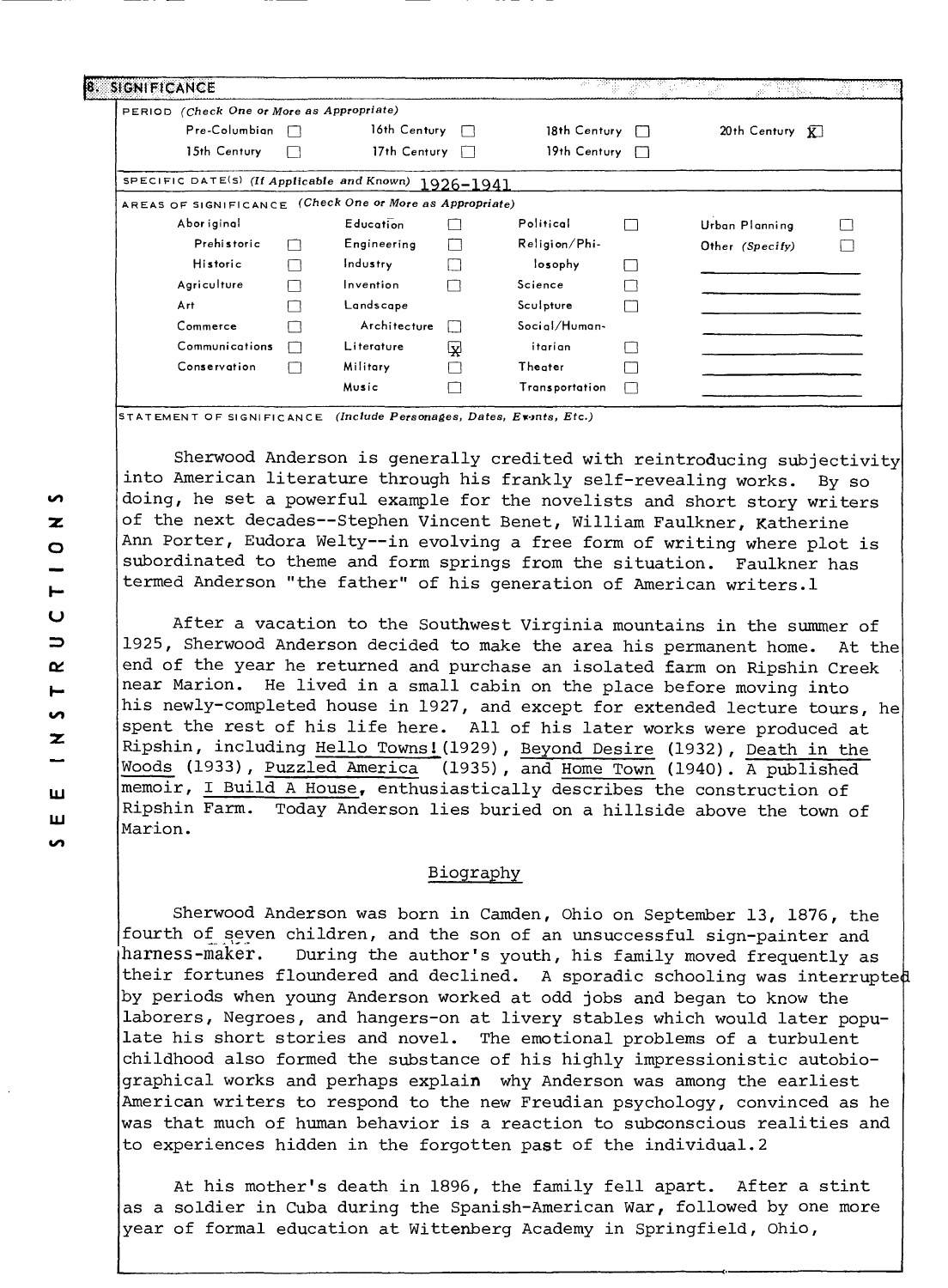|                     | 9. MAJOR BIBLIOGRAPHICAL REFERENCES                                                                                                                                                                                                                                                                                                                                                                           |                          |              |   |              |      |   |                    |           |      |                                                                               |           |      |
|---------------------|---------------------------------------------------------------------------------------------------------------------------------------------------------------------------------------------------------------------------------------------------------------------------------------------------------------------------------------------------------------------------------------------------------------|--------------------------|--------------|---|--------------|------|---|--------------------|-----------|------|-------------------------------------------------------------------------------|-----------|------|
|                     | Anderson, Sherwood, Memoirs, New York, 1942, pp. 356-75.                                                                                                                                                                                                                                                                                                                                                      |                          |              |   |              |      |   |                    |           |      |                                                                               |           |      |
|                     | Bradley, Scully, Richmond C. Beatty, and E. Hudson Long, eds. The American                                                                                                                                                                                                                                                                                                                                    |                          |              |   |              |      |   |                    |           |      |                                                                               |           |      |
|                     | Tradition in Literature, vol. II, New York, 1962, pp. 1043-45.                                                                                                                                                                                                                                                                                                                                                |                          |              |   |              |      |   |                    |           |      |                                                                               |           |      |
|                     | Spiller, Robert E., and others, eds. Literary History of the United States,                                                                                                                                                                                                                                                                                                                                   |                          |              |   |              |      |   |                    |           |      |                                                                               |           |      |
|                     |                                                                                                                                                                                                                                                                                                                                                                                                               |                          |              |   |              |      |   |                    |           |      |                                                                               |           |      |
|                     | (revised). New York, 1960.                                                                                                                                                                                                                                                                                                                                                                                    |                          |              |   |              |      |   |                    |           |      |                                                                               |           |      |
|                     | Sullivan, John H. "Winesburg Revisited," Antioch Review, Vol. XX.                                                                                                                                                                                                                                                                                                                                             |                          |              |   |              |      |   |                    |           |      |                                                                               |           |      |
|                     | Weber, Brom. Sherwood Anderson (Pamphlets on American Writer #43, University                                                                                                                                                                                                                                                                                                                                  |                          |              |   |              |      |   |                    |           |      |                                                                               |           |      |
|                     | of Minnesota). Minneapolis, 1964, pp. 12-17.                                                                                                                                                                                                                                                                                                                                                                  |                          |              |   |              |      |   |                    |           |      |                                                                               |           |      |
|                     |                                                                                                                                                                                                                                                                                                                                                                                                               |                          |              |   |              |      |   |                    |           |      |                                                                               |           |      |
|                     |                                                                                                                                                                                                                                                                                                                                                                                                               |                          |              |   |              |      |   |                    |           |      |                                                                               |           |      |
|                     |                                                                                                                                                                                                                                                                                                                                                                                                               |                          |              |   |              |      |   |                    |           |      |                                                                               |           |      |
|                     | 10. GEOGRAPHICAL DATA                                                                                                                                                                                                                                                                                                                                                                                         |                          |              |   |              |      |   |                    |           |      |                                                                               |           |      |
|                     | LATITUDE AND LONGITUDE COORDINATES                                                                                                                                                                                                                                                                                                                                                                            |                          |              |   |              |      | 이 |                    |           |      | LATITUDE AND LONGITUDE COORDINATES<br>DEFINING THE CENTER POINT OF A PROPERTY |           |      |
|                     | DEFINING A RECTANGLE LOCATING THE PROPERTY                                                                                                                                                                                                                                                                                                                                                                    |                          |              |   |              |      | R |                    |           |      | OF LESS THAN ONE ACRE                                                         |           |      |
| CORNER              |                                                                                                                                                                                                                                                                                                                                                                                                               | LATITUDE                 |              |   | LONGITUDE    |      |   |                    | LATITUDE  |      |                                                                               | LONGITUDE |      |
|                     | Degrees Minutes Seconds   Degrees Minutes Seconds                                                                                                                                                                                                                                                                                                                                                             |                          |              |   |              |      |   |                    |           |      | Degrees Minutes Seconds   Degrees Minutes Seconds                             |           |      |
| <b>NW</b>           | $\circ$                                                                                                                                                                                                                                                                                                                                                                                                       |                          |              |   | $\bullet$    |      |   | $\circ$            | $\bullet$ |      | $\bullet$                                                                     |           |      |
| <b>NE</b>           | $\circ$                                                                                                                                                                                                                                                                                                                                                                                                       | $\sim$                   |              |   |              |      |   |                    |           |      |                                                                               |           |      |
| SE.                 | $\circ$                                                                                                                                                                                                                                                                                                                                                                                                       | $\overline{\phantom{a}}$ | $\mathbf{r}$ | ۰ | $\bullet$    |      |   |                    |           |      |                                                                               |           |      |
| <b>SW</b>           | $\Omega$                                                                                                                                                                                                                                                                                                                                                                                                      |                          |              |   |              |      |   |                    |           |      |                                                                               |           |      |
|                     |                                                                                                                                                                                                                                                                                                                                                                                                               |                          |              |   |              |      |   |                    |           |      |                                                                               |           |      |
| STATE:              | LIST ALL STATES AND COUNTIES FOR PROPERTIES OVERLAPPING STATE OR COUNTY BOUNDARIES                                                                                                                                                                                                                                                                                                                            |                          |              |   |              |      |   |                    |           |      |                                                                               |           |      |
|                     |                                                                                                                                                                                                                                                                                                                                                                                                               |                          |              |   |              | CODE |   | COUNTY             |           |      |                                                                               |           | CODE |
|                     |                                                                                                                                                                                                                                                                                                                                                                                                               |                          |              |   |              |      |   |                    |           |      |                                                                               |           |      |
| $ST.ATE$ :          |                                                                                                                                                                                                                                                                                                                                                                                                               |                          |              |   |              | CODE |   | COUNTY:            |           |      |                                                                               |           | CODE |
|                     |                                                                                                                                                                                                                                                                                                                                                                                                               |                          |              |   |              |      |   |                    |           |      |                                                                               |           |      |
| STATE:              |                                                                                                                                                                                                                                                                                                                                                                                                               |                          |              |   |              | CODE |   | COUNTY:            |           |      |                                                                               |           | CODE |
|                     |                                                                                                                                                                                                                                                                                                                                                                                                               |                          |              |   |              |      |   |                    |           |      |                                                                               |           |      |
| STATE:              |                                                                                                                                                                                                                                                                                                                                                                                                               |                          |              |   |              | CODE |   | COUNTY:            |           |      |                                                                               |           | CODE |
|                     |                                                                                                                                                                                                                                                                                                                                                                                                               |                          |              |   |              |      |   |                    |           |      |                                                                               |           |      |
|                     | <b>11. FORM PREPARED BY</b>                                                                                                                                                                                                                                                                                                                                                                                   |                          |              |   |              |      |   |                    |           | 80 g |                                                                               |           |      |
|                     | NAME AND TITLE:                                                                                                                                                                                                                                                                                                                                                                                               |                          |              |   |              |      |   |                    |           |      |                                                                               |           |      |
|                     | Robert S. Gamble, Historian                                                                                                                                                                                                                                                                                                                                                                                   |                          |              |   |              |      |   |                    |           |      |                                                                               |           |      |
| <b>ORGANIZATION</b> |                                                                                                                                                                                                                                                                                                                                                                                                               |                          |              |   |              |      |   |                    |           |      | DATE                                                                          |           |      |
|                     | Division of History, National Park Service                                                                                                                                                                                                                                                                                                                                                                    |                          |              |   |              |      |   |                    |           |      |                                                                               |           |      |
|                     | STREET AND NUMBER:                                                                                                                                                                                                                                                                                                                                                                                            |                          |              |   |              |      |   |                    |           |      | 6/21/71                                                                       |           |      |
|                     |                                                                                                                                                                                                                                                                                                                                                                                                               |                          |              |   |              |      |   |                    |           |      |                                                                               |           |      |
| CITY OR TOWN:       |                                                                                                                                                                                                                                                                                                                                                                                                               |                          |              |   |              |      |   |                    |           |      |                                                                               |           |      |
|                     |                                                                                                                                                                                                                                                                                                                                                                                                               |                          |              |   |              |      |   | <b>STATE</b>       |           |      |                                                                               |           | CODE |
|                     |                                                                                                                                                                                                                                                                                                                                                                                                               |                          |              |   |              |      |   |                    |           |      |                                                                               |           |      |
|                     | 12. STATE LIAISON OFFICER CERTIFICATION                                                                                                                                                                                                                                                                                                                                                                       |                          |              |   |              | 75.  |   |                    |           |      | NATIONAL REGISTER VERIFICATION                                                |           |      |
|                     |                                                                                                                                                                                                                                                                                                                                                                                                               |                          |              |   |              |      |   |                    |           |      |                                                                               |           |      |
|                     | As the designated State Liaison Officer for the Na-                                                                                                                                                                                                                                                                                                                                                           |                          |              |   |              |      |   |                    |           |      |                                                                               |           |      |
|                     | tional Historic Preservation Act of 1966 (Public Law                                                                                                                                                                                                                                                                                                                                                          |                          |              |   |              |      |   |                    |           |      | I hereby certify that this property is included in the                        |           |      |
|                     | 89-665). I hereby nominate this property for inclusion                                                                                                                                                                                                                                                                                                                                                        |                          |              |   |              |      |   | National Register. |           |      |                                                                               |           |      |
|                     |                                                                                                                                                                                                                                                                                                                                                                                                               |                          |              |   |              |      |   |                    |           |      |                                                                               |           |      |
|                     | in the National Register and certify that it has been                                                                                                                                                                                                                                                                                                                                                         |                          |              |   |              |      |   |                    |           |      |                                                                               |           |      |
|                     | evaluated according to the criteria and procedures set                                                                                                                                                                                                                                                                                                                                                        |                          |              |   |              |      |   |                    |           |      |                                                                               |           |      |
|                     | forth by the National Park Service. The recommended                                                                                                                                                                                                                                                                                                                                                           |                          |              |   |              |      |   |                    |           |      | Chief, Office of Archeology and Historic Preservation                         |           |      |
|                     | level of significance of this nomination is:                                                                                                                                                                                                                                                                                                                                                                  |                          |              |   |              |      |   |                    |           |      |                                                                               |           |      |
|                     | National $\Box$                                                                                                                                                                                                                                                                                                                                                                                               |                          | State $\Box$ |   | Local $\Box$ |      |   |                    |           |      |                                                                               |           |      |
|                     |                                                                                                                                                                                                                                                                                                                                                                                                               |                          |              |   |              |      |   |                    |           |      |                                                                               |           |      |
|                     |                                                                                                                                                                                                                                                                                                                                                                                                               |                          |              |   |              |      |   |                    |           |      |                                                                               |           |      |
|                     | Name $\frac{1}{\sqrt{1-\frac{1}{2}}\sqrt{1-\frac{1}{2}}\sqrt{1-\frac{1}{2}}\sqrt{1-\frac{1}{2}}\sqrt{1-\frac{1}{2}}\sqrt{1-\frac{1}{2}}\sqrt{1-\frac{1}{2}}\sqrt{1-\frac{1}{2}}\sqrt{1-\frac{1}{2}}\sqrt{1-\frac{1}{2}}\sqrt{1-\frac{1}{2}}\sqrt{1-\frac{1}{2}}\sqrt{1-\frac{1}{2}}\sqrt{1-\frac{1}{2}}\sqrt{1-\frac{1}{2}}\sqrt{1-\frac{1}{2}}\sqrt{1-\frac{1}{2}}\sqrt{1-\frac{1}{2}}\sqrt{1-\frac{1}{2}}\$ |                          |              |   |              |      |   |                    |           |      |                                                                               |           |      |
|                     |                                                                                                                                                                                                                                                                                                                                                                                                               |                          |              |   |              |      |   | ATTEST:            |           |      |                                                                               |           |      |
|                     |                                                                                                                                                                                                                                                                                                                                                                                                               |                          |              |   |              |      |   |                    |           |      |                                                                               |           |      |
|                     | Title                                                                                                                                                                                                                                                                                                                                                                                                         |                          |              |   |              |      |   |                    |           |      |                                                                               |           |      |
|                     |                                                                                                                                                                                                                                                                                                                                                                                                               |                          |              |   |              |      |   |                    |           |      | Keeper of The National Register                                               |           |      |
|                     |                                                                                                                                                                                                                                                                                                                                                                                                               |                          |              |   |              |      |   |                    |           |      |                                                                               |           |      |
| Date                |                                                                                                                                                                                                                                                                                                                                                                                                               |                          |              |   |              |      |   | Date               |           |      |                                                                               |           |      |
|                     |                                                                                                                                                                                                                                                                                                                                                                                                               |                          |              |   |              |      |   |                    |           |      |                                                                               |           |      |

**rn** - $\overline{\mathbf{z}}$  $\overline{a}$  $\overline{\phantom{0}}$  $\overline{\mathbf{x}}$  $\subset$  $\Omega$  $\rightarrow$  $\qquad \qquad$  $\circ$  $\overline{\mathbf{z}}$  $\overline{v}$ 

**rn** 

 $\mathbf{v}$ 

سمسه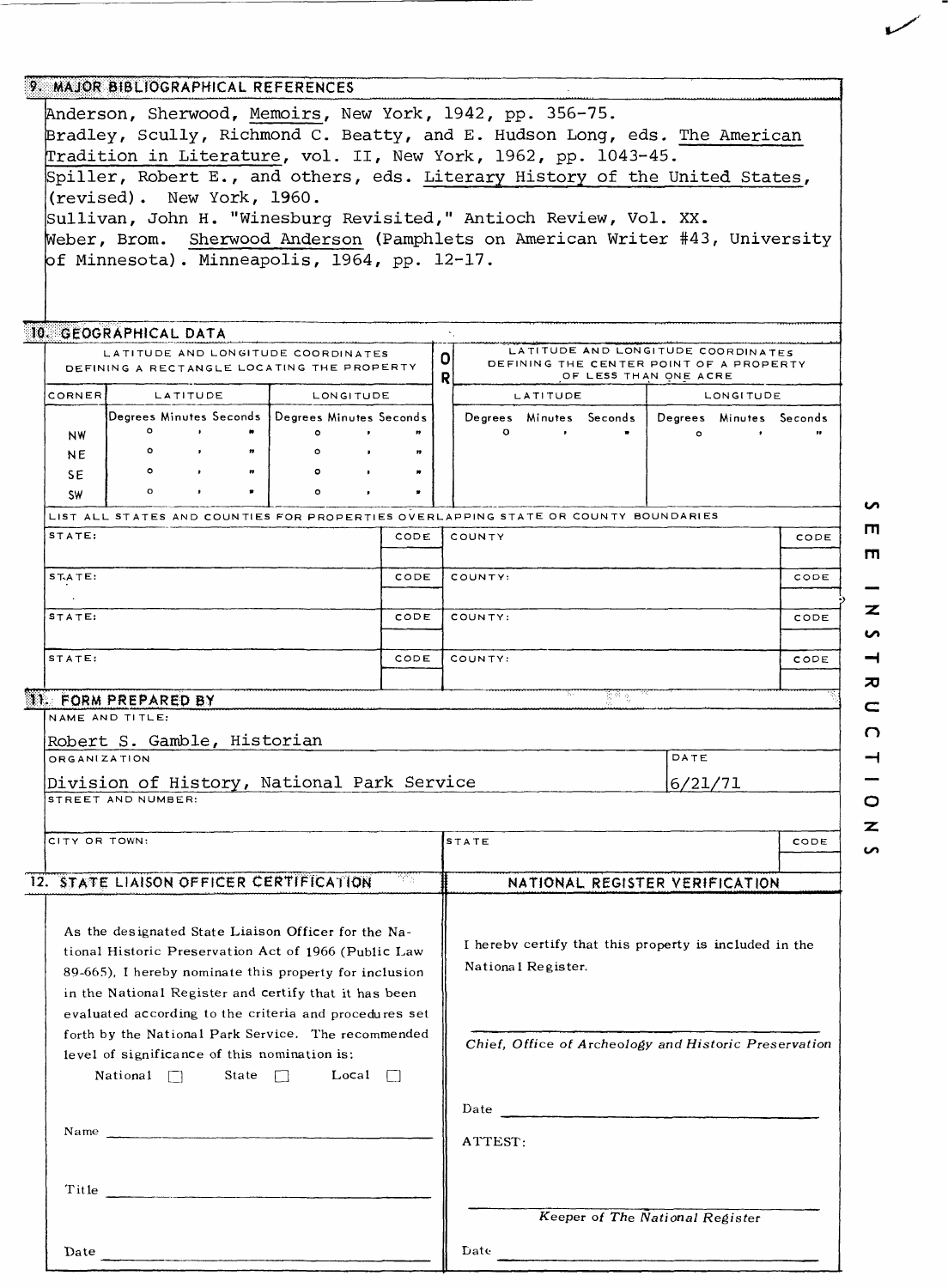| Form 10-300a |
|--------------|
| (July 1969)  |

#### **UNITED STATES DEPARTMENT OF THE INTERIOR NATIONAL PARK SERVICE**

## **NATIONAL REGISTER OF HISTORIC PLACES**

## **INVENTORY - NOMINATION FORM**

#### *(Continuation Sheet)*

| <b>STATE</b>     |      |
|------------------|------|
| Virginia         |      |
| COUNTY           |      |
| <b>Grayson</b>   |      |
| FOR NPS USE ONLY |      |
| ENTRY NUMBER     | DATE |

**dumber** *all entries)* Ripshin Farm

3. Biography continued (first sheet)

Anderson embarked upon an advertising career in Chicago.

His first marriage occurred in 1904, and by 1912 he had become the successful head of a paint factory in Elyria, Ohio. Meanwhile, however, his artistic nature withered and the resulting inner conflict finally brought on a nervous breakdown which marked a turning point in Anderson's life. Realizing that his need to write was basic, he returned to Chicago to start afresh, publishing his short stories in the "little magazines" that Chicago's avant garde climate had spawned to give scope to original talent.

Windv Mcpherson's Son. his first novel, appeared in 1916 followed by another, Marching Men, in 1917 and a: volume of verse, Mid-American Chants, the next year. Finally, in 1919, came his masterpiece, Winesburg, Ohio. A collection of short stories unified through the setting and figure of a youthful reporter to whom all the "grotesques" and "emotional cripples" of a town turn when they can communicate with no one else, the book explored the effect upon the individual of emotionally-sterile small town life and the impersonality of the big city. Anderson's candor provoked wide criticism of the work, but such writers as Dreiser and Sandburg immediately recognized its merit.3

Much of Anderson's later work dealt with the same theme: the undercurrent behind the daily facades, the subliminal in everyday American life. And in his subjective, even impressionistic treatment, Anderson broke from the convention of an age which, as one of Anderson's critics has stated, "believed it could master the disorder of existence with patterns of order derived from myths and ideologies of the past, or else with descriptions of objects and behavior that possessed that irreducible precision of scientific writing."4 Like Willa -<br>Cather, Anderson eschewed "the half-gods of rhetoric" and sought his own way of telling the truth, projecting himself utterly into his writing.5

Divorced and remarried by the time Winesburg, Ohio appeared, Anderson produced Boor White (1920) and The Triumph of the Egg (1921) before going first to Europe, where he met and was influenced by James Joyce and Gertrude Stein, then to New Orleans in 1922. There he exerted considerable influence upon the young William Faulkner, with whom he shared an apartment.6

Dark Laughter, Anderson's most popular novel, appeared in 1925. Settling in Virginia the same year, Anderson continued to write while publishing two newspapers--one Republican and the other Democratic--in Marion. At the same time, he became involved in proletarion movements and for a while championed the cause of the Southern textile worker.

During the last decade of his life, Anderson published two more novels, Beyond Desire (1932) and Kit Brandon (1936), in addition to collected short stories, essays, and autobiographical works. With his fourth wife, whom he married in 1933, Anderson traveled and lectured extensively. In 1941, at the start of a South American tour, he died at Colon, Panama.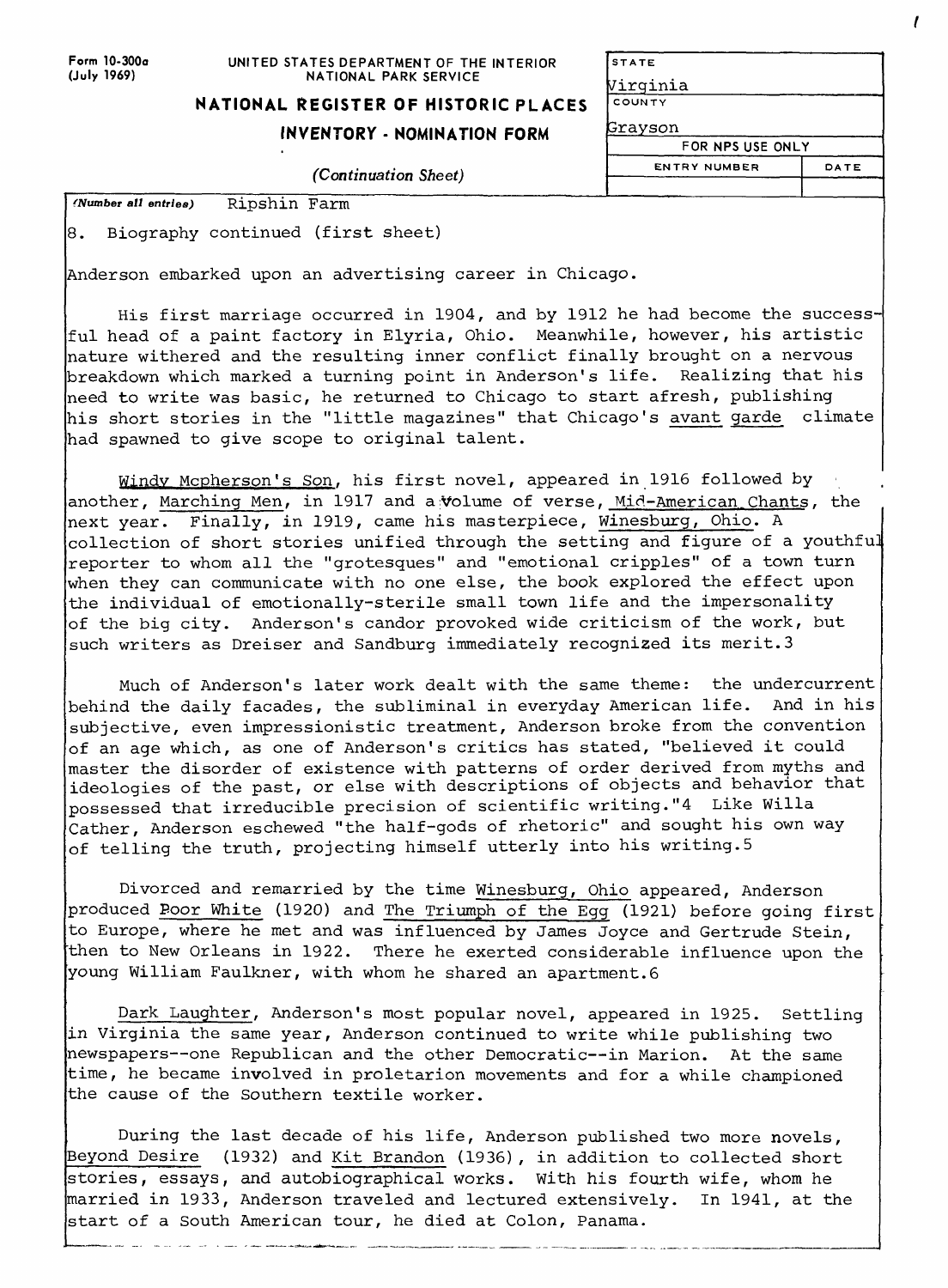| Form 10-300o |
|--------------|
| (July 1969)  |

#### **UNITED STATES DEPARTMENT OF THE INTERIOR NATIONAL PARK SERVICE**

| NATIONAL REGISTER OF HISTORIC PLACES |  |  |
|--------------------------------------|--|--|
|                                      |  |  |

## **INVENTORY - NOMINATION FORM**

*(Continuation Sheet)*

| <b>STATE</b>     |      |
|------------------|------|
| <u>Virginia</u>  |      |
| COUNTY           |      |
| Grayson          |      |
| FOR NPS USE ONLY |      |
| ENTRY NUMBER     | DATE |
|                  |      |

*(Number all entries)* Ripshin Farm

8. Biography continued (second sheet)

Spurning the stereotyped lives of the successful, the products of America's code of progress, Anderson explored instead the inner recesses of life. And, comments one source, "in whatever he wrote there is always the fascination of his personality, complex and brooding, groping for answers to the riddle  $\sigma$  of the individual being, and desperately aware that to find answers for others, he must overcome the disunity of his own experience."7 To the generation of the 1920's, he was a force and a pioneer. This and the intrinsic merit of his better works have assured him a place in American letters.8

1. Robert E. Spiller and others, eds., Literary History of the United States, revised (New York: MacMillan Co., 1960), p. 1233. 2. Scully Bradley, Richmond C. Beatty, E. Hudson Long, eds., The American Tradition in Literature, vol. II (New York: W.W. Norton & Co.), 1962, p. 1043. 3. Ibid., p. 1044; John H. Sullivan, "Winesburg Revisited," Antioch Review, Vol XX, Summer, 1960, pp. 213-21. 4. Brom Weber, Sherwood Anderson, Pamphlets on American Writers #43 (Minneapolis: University of Minnesota, 1964), pp. 12-17. 5. LHUS, p. 1231. Americand Tradition, p, 1044. Ibid., p. 1043. 6. 7.

Ibid.; LHUS, p, 1233.8.

 $\boldsymbol{z}$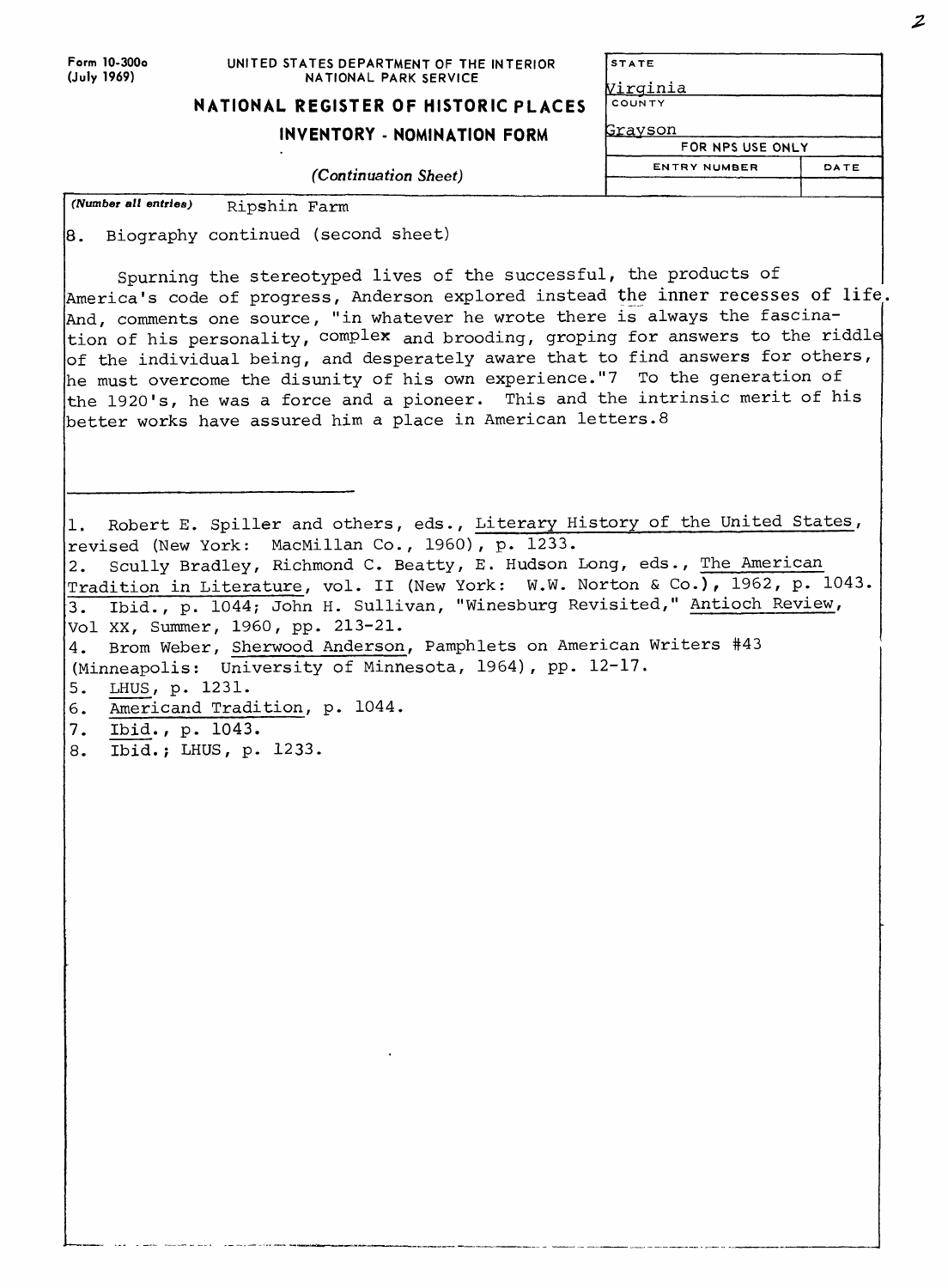| Form 10-300a<br>(July 1969) | UNITED STATES DEPARTMENT OF THE INTERIOR<br>NATIONAL PARK SERVICE          | <b>STATE</b><br>Virginia                     |      |  |  |
|-----------------------------|----------------------------------------------------------------------------|----------------------------------------------|------|--|--|
|                             | NATIONAL REGISTER OF HISTORIC PLACES<br><b>INVENTORY - NOMINATION FORM</b> | <i>COUNTY</i><br>Grayson<br>FOR NPS USE ONLY |      |  |  |
|                             |                                                                            |                                              |      |  |  |
|                             | (Continuation Sheet)                                                       | <b>ENTRY NUMBER</b>                          | DATE |  |  |
| (Number all entries)        |                                                                            |                                              |      |  |  |

2. Location (boundaries) Ripshin Farm, Sherwood Anderson Home

The scenic area of Ripshin Farm is circumscribed by an eight-sided figure following the ridges which surround the small cove where the house<br>is located, between the forks of Laurel and Ripshin Creeks. The boundaries is located, between the forks of Laurel and Ripshin Creeks. are described as follows: beginning at a point approximately .2 of a mile due west of Laurel Creek, at 36°41'39" Latitude, 81°24'17" Longitude; thence north by northwest approximately .1 of a mile to a point at  $36^041'47''$ Latitude, 81°24'12" Longitude; thence due north approximately .1 of a mile to a point at 36°41'52" Latitude, 81O24'12" Longitude; thence northwest across Laurel Creek to a point on the opposite ridge at  $36^042^100^{\prime\prime}$  Latitude, 810 24'18" Longitude; thence west by southwest approximately .3 of a mile, crossing Ripshin Creek, to a point west of the Young Cemetery at 36°41'54" Latitude, 81°24'42" Longitude; thence due south approximately .2 of a mile to a point at 36°41'44" Latitude, 81°24'42" Longitude; thence approximately .1 of a mile southeast to a point at  $36^o41'40''$  Latitude,  $81^o24'37''$  Longitude: thence continuing southeast to a point at  $36^041'39''$  Latitude,  $81^024'28''$ **Longitude;** thence due east approximately .2 of a mile to the point of beginning.